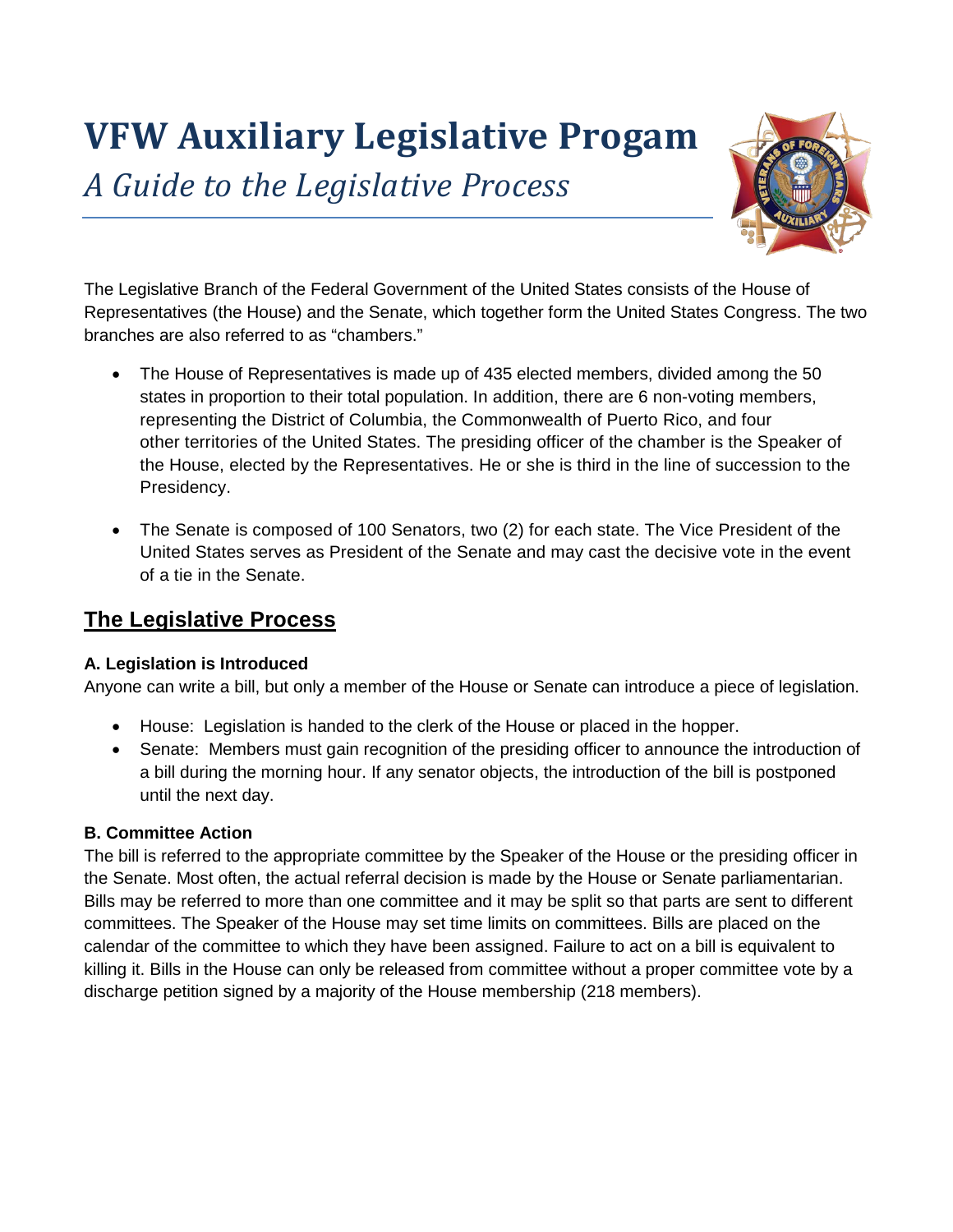Steps in Committee:

- 1. Comments about the bill's merit are requested by government agencies.
- 2. Bill can be assigned to subcommittee by Chairman.
- 3. Hearings may be held.
- 4. Subcommittees report their findings to the full committee.
- 5. Finally, there is a vote by the full committee the bill is "ordered to be reported."
- 6. A committee will hold a "mark-up" session during which it will make revisions and additions. If substantial amendments are made, the committee can order the introduction of a "clean bill" which will include the proposed amendments. This new bill will have a new number and will be sent to the floor while the old bill is discarded. The chamber must approve, change or reject all committee amendments before conducting a final passage vote.
- 7. In the House, most bills go to the rules committee before reaching the floor. The committee adopts rules that will govern the procedures under which the bill will be considered by the House. A "closed rule" sets strict time limits on debate and forbids the introduction of amendments. These rules can have a major impact on whether the bill passes. The rules committee can be bypassed in three ways:
	- i. Members can move rules to be suspended (requires 2/3 vote)
	- ii. A discharge petition can be filed
	- iii. The House can use a Calendar Wednesday procedure.

#### **C. Floor Action**

- 1. Legislation is placed on the calendar
	- House: Bills are placed on one of four House calendars. The Speaker of the House and the Majority Leader decide what will reach the floor and when. (Legislation can also be brought to the floor by a discharge petition.)
	- Senate: Legislation is placed on the Legislative calendar. There is also an Executive calendar to deal with treaties and nominations. Scheduling of legislation is the job of the Majority Leader. Bills can be brought to the floor whenever a majority of the Senate chooses.
- 2. Debate
	- House: Debate is limited by the rules formulated in the rules committee. The committee debates and amends the bill but cannot technically pass it. Debate is guided by the sponsoring committee and time is divided equally between proponents and opponents. The committee decides how much time to allot to each person. Amendments must be relevant to the subject of a bill. The bill is reported back to the House (to itself) and is voted on. A quorum call is a vote to make sure that there are enough members present (218) to have a final vote. If there is not a quorum, the House will adjourn or will send the Sergeant at Arms out to round up missing members.
	- Senate: Debate is unlimited unless cloture (the closing or limitation of debate in a legislative body especially by calling for a vote) is invoked. Members can speak as long as they want and amendments need not be connected - stipulations are often offered. Entire bills can therefore be offered as amendments to other bills. Unless cloture is invoked, Senators can use a filibuster to defeat a measure by "talking it to death."